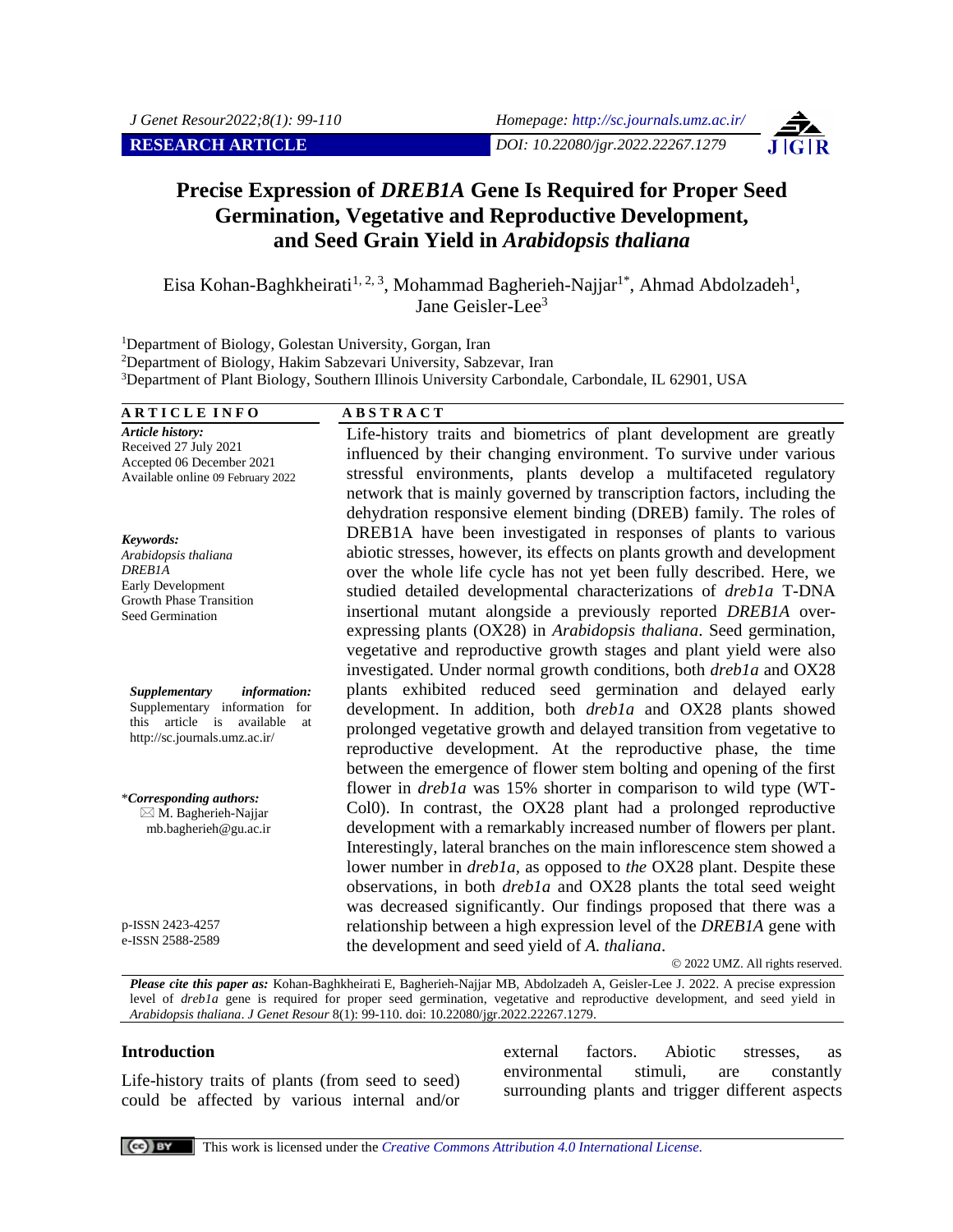of their growth and development (Shao *et al.*, 2007). The integration of plant response to stress and regulation of growth coordinated through a comprehensive network of molecular and physiological pathways. Two major players of this network that have central roles are transcription factors (*i.e.,* gene regulatory factors) and hormones (*i.e.,* growth regulatory factors) (Nakashima *et al.*, 2009; Peleg and Blumwald, 2011). Several families of transcription factors (TFs) including AREB/ABF, DREB1/CBF, DREB2, NAC, WRKY, and some members of MYC/MYB were identified as regulators of abiotic stressresponsive genes (Nakashima *et al.*, 2009; Park *et al.*, 2015; Yamaguchi-Shinozaki and Shinozaki, 2006; Zhu *et al.*, 2019).

The DREB1/CBF regulon (i.e., regulated genes as a unit) have between 100 (Park *et al.*, 2015) to 400 (Zhao *et al.*, 2016) downstream genes which contain a cis-regulatory conserved CCGAC core DNA sequence in their promoters. All three members of the DREB1/CBF family, including DREB1B/CBF1, DREB1C/CBF2, and DREB1A/CBF3 (Yamaguchi-Shinozaki and Shinozaki, 1994), were differently expressed at low levels in most plant organs and most developmental stages (Schmid *et al.*, 2005). The expression of DREB1/CBF TFs in increased levels, especially the DREB1A gene, which encodes a protein with 213-amino acids, confer tolerance to environmental stresses, including cold, salinity, and drought (Agarwal *et al.*, 2006). The tolerance mechanism raises from downstream genes which modulate diverse stress-inducible metabolic pathways, such as sugar, lipid, and osmoprotectant biosynthesis (Seki *et al.*, 2002; Shi *et al.*, 2015). Furthermore, this mechanism has crosstalk with most plant hormones, including ethylene (Kazan, 2015), abscisic acid (ABA) (Knight *et al.*, 2004), gibberellic acid (GA) (Suo *et al.*, 2012; Tonkinson *et al.*, 1997), salicylic acid (SA) (Chinnusamy *et al.*, 2003), and jasmonic acid (JA) (Hu *et al.*, 2013) to organize plant development with environmental signals.

Elevated levels of DREB1A expression in plants caused abiotic stress tolerance, and also led to changes in the development and growth, such as low length with small dark green leaves, delayed emergence of flower, fewer axillary shoots, and low seed yield (Gilmour *et al.*, 2000; Kasuga *et al.*, 1999; Liu *et al.*, 1998b; Suo *et al.*, 2012). On the other hand, DREB1A mutant lines have been applied to understand DREB1s roles in abiotic stresses tolerance and to establish functional redundancy among DREB transcription factors (Novillo *et al.*, 2004; Novillo *et al.*, 2007; Zhao *et al.*, 2016). However, the plants lacking basal levels of DREB1A expression have not yet been fully described to investigate the whole life cycle (seed to seed) and DREB1A effects on plant growth and development. Therefore, here we detailed developmental characterization of a dreb1a T-DNA insertional mutant and a DREB1A over-expression line in A. thaliana. The life-history traits and biometrics of plant development affected by DREB1A gene expression were also analyzed and discussed.

### **Material and Methods**

### **Plant seeds**

Five different types of A. thaliana seeds were used. Two of the five were Columbia (Col-0) accession seeds including the wild type (WT-Col0 as background control of DREB1A mutant line (dreb1a)) and the T-DNA transformed line (ID: N413033) in the DREB1A gene purchased from Nottingham Arabidopsis Seed Center (Kohan-Baghkheirati *et al.*, 2018). The other three types were Wassilewskija (WS-2) accession seeds including the wild type WS-2 (WT-WS2), the DREB1A-overexpressing (OX28), and the empty vector containing plant (Vector), which was previously reported by Professor M. F. Thomashow (Michigan State University, USA) (Gilmour *et al.*, 2000). The WT-WS2 and Vector lines were used as background controls of the DREB1A overexpressing line, OX28. Two wild-type lines (*i.e.,* WT-Col0 and WT-WS2) were applied to normalize the background effects of two different accessions in the same treatments.

Seeds were surface sterilized with 15 % (v/v) Clorox commercial bleach for 15 min, washed with ddH<sub>2</sub>O five times, and sown either on plates containing Murashige and Skoog (MS) (Murashige and Skoog, 1962) medium supplemented with 3 % sucrose and 0.7 % agar or on 100 mm x 100 mm x 125 mm pots with Fafard (Fafard professional peat moss and peat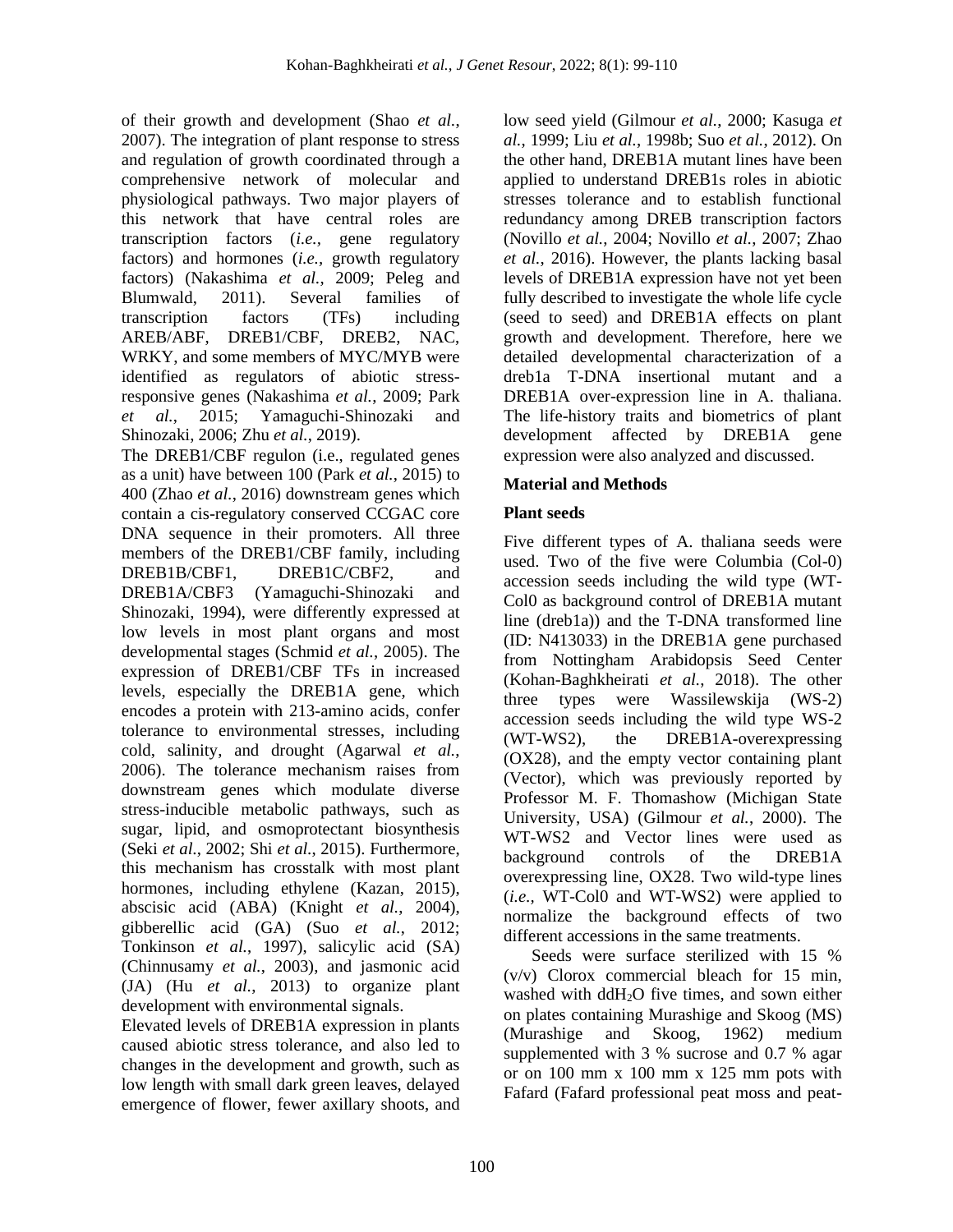based mixes, Conrad Fafard Inc. manufacturer #8063028, USA) soil. Plates and pots were incubated for four days at 4 °C and transferred to a growth chamber with a 12 hours light cycle, 23 $^{\circ}$ C, and light intensity of 272.0 µmol s<sup>-1</sup> m<sup>-2</sup>.

### **Biometrics of germination and postgermination development**

To assess the role of the *DREB1A* gene in germination and post-germination growth, phenotypes of seed germination from Stage 0.1

to 0.7, (Fig. 1, based on Boyes et al (Boyes *et al.*, 2001)) to the appearance of the second pair of true leaves (Stage 1.04) were observed on seeds sowing and growing on agar plates. Seedlings images were captured from an Olympus DP71 camera connected to an Olympus BX51 microscope. The images were processed and analyzed in the ImageJ Java version (Rueden *et al.*, 2017).



**Fig. 1.** Principal growth stage analysis: A) Representative *dreb1a* and OX28 plants alongside their control wild types 17 days after planting at stage 1.02; B) The definition of standard growth stages from germination to flowering. The seed imbibition - stage 0.1, the emergence of radicle - stage 0.5, emergence of hypocotyl - stage 0.7, fully opened of cotyledons - stage 1.0, two rosette leaves - stage 1.02, fourteen rosette leaves - stage 1.14, first flower buds - stage 5.10, and first flower open - stage 6.00 were defined.

### **Life-history traits and biometrics of plant development**

The life-history traits of the five different lines were studied to investigate the probable role(s) of the *DREB1A* gene in plant development.

Vegetative and reproductive growths (*i.e*., stages 1.02 to 6.90 according to Boyes *et al*. (Boyes *et al.*, 2001), of soil-grown plants were recorded (Fig. 1). Two technical replicates with four biological replicates were applied for each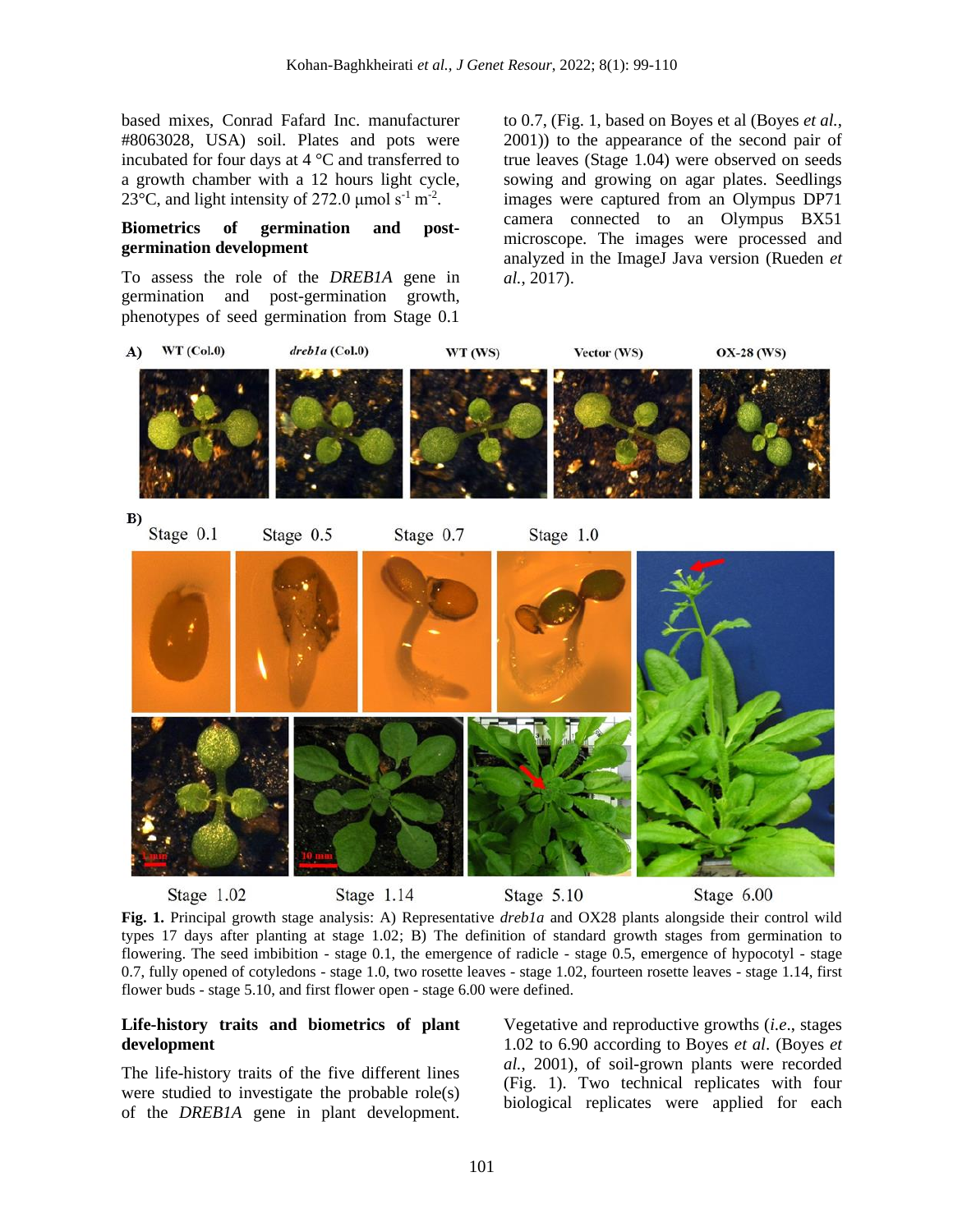group. Their phenotypes were assessed every day unless otherwise indicated. From stage 1.02 to the emergence of the first flower bud (Stage 5.10), the number of rosette leaves was recorded, and every two days, digital images were taken and analyzed using the ImageJ (Schneider *et al.*, 2012).

#### **Statistical analyses**

The experiment was performed in four biological replicates and two technical replicates. The student's t-test by SPSS V22 software was applied for comparing the means, and the significance of the variations.

#### **Results**

#### **Seed germination and DREB1A expression**

Two vital stages in plant development were seed germination and post-germination investigated in this study (Fig. 2A-B). When in the normal condition, the germination rate of the dreb1a seeds was significantly less  $(92\pm 2.2)$  than that of the WT-Col0 seeds  $(98\pm0.13; p\leq0.01)$  (Fig. 3A). These tests demonstrate that the loss of the DREB1A gene decreases seed germination of A. thaliana even in normal conditions. A similar reduction also occurred in the OX28 seeds (Fig. 3A). These two lines of evidence suggest that fine-tuning of DREB1A is necessary for proper seed germination in A. thaliana. There were no visible differences in the dreb1a seedlings in comparison to WT-Col0, while the OX28 seedlings were much smaller than their corresponding wild-type counterparts (Fig. 2A). Furthermore, the OX28 seedlings lasted a much longer time from S0.5 (i.e., radicle emergence) to S0.7 (i.e., complete emergence of hypocotyl) while the dreb1a seedlings possessed a longer duration from S0.7 to S1.0 (*i.e.*, cotyledons fully opened) (Fig. 2B).



Fig. 2. Plate-based early analysis of growth stage progression: A) Representative dreb1a and OX28 plants alongside their control wild types 10 days after planting; B) Growth stage progression of the plants grown on MS medium under normal growth conditions. The arrows show the days after planting (DAP) that the WT-Col0 line reached the indicated growth stage. The boxes show the length of time for passes between two stages. Stars indicate the confidence levels that were confirmed by t-test at  $p<0.05$  (\*),  $p<0.01$  (\*\*), or  $p<0.001$  (\*\*\*).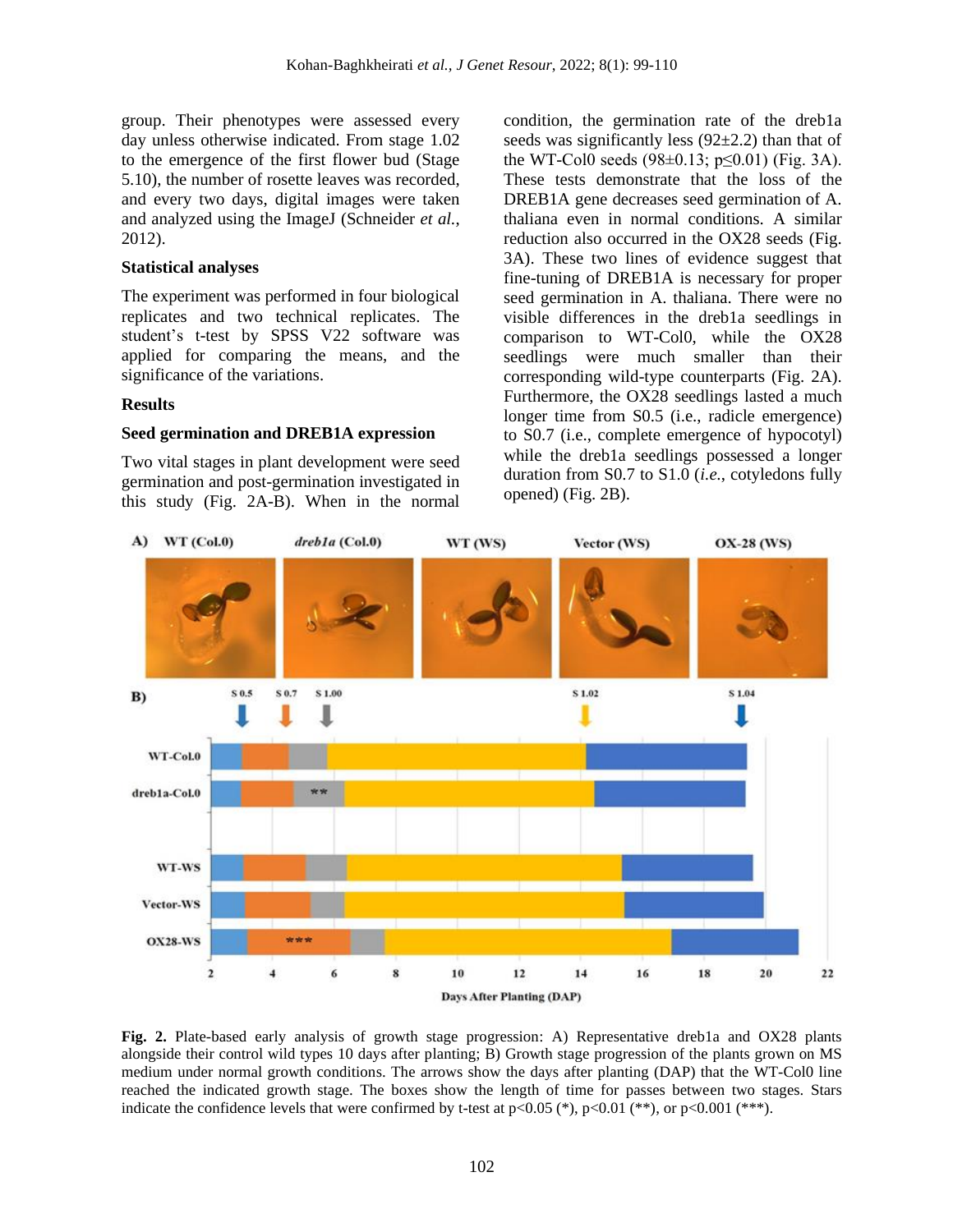According to Fig. 3B and C, the leaf area (*i.e*., rosette diameter) per plant at S1.14 and the number of rosette leaves per plant at the time of bolting (S5.10) in the dreb1a plants were similar to those in the WT-Col0 seedlings. However, the OX28 plant  $(i.e., 0.93 cm<sup>2</sup>)$  appeared much different from the WT-WS2 and Vector plants  $(i.e., 8.75 cm<sup>2</sup>)$ . As previously reported (Gilmour *et al.*, 2000), the OX28 plant exhibited a dwarf

phenotype with prolonged and much extended vegetative development growth (Fig. 4). The OX28 plant not only had a near to 10-fold less rosette diameter per plant at the S1.14 (Fig. 3B) but also possessed 1.5-fold (*i.e*., 34 in comparison to 22) more rosette leaves per plant at S5.10 than those of the WT-WS2 and Vector plants (Fig. 3C and Supplement 1).



**Fig. 3.** Detection of germination percentage and vegetative traits of dreb1a and OX28 plants alongside their control wild types: A) Comparison of germination rate in five lines. The germination of seeds was recorded every day to 14 after planting (DAP); B) Comparison of total leaves area per plant at stage 1.14 in five lines using computerized analysis of rosettes' digital images; C) Comparison of the rosette number per plant at stage 5.10 in five lines. D) Comparison of the height of the plant at stage 6.00 in five lines. Bars indicate standard deviations of replicates that were confirmed by t-test at the confidence level  $p<0.05$  (designated as \*),  $p<0.01$  (\*\*), or  $p<0.001$  (\*\*\*).

#### **Reproductive development-delayed in the dreb1a and prolonged in the DREB1A overexpressing plants**

The measurement of related parameters to vegetative-reproductive phase transition in Fig. 3B-D and Fig. 4B indicated a significant phase transition delayed in the *dreb1a* plants in comparison to the WT-Col0 plants.

Accompanying phenotypes to this delay at S6.00 (*i.e*., first flower opening) had a shorter height of the main inflorescence stem and shorter bolting (elongation of the first internode of an inflorescence) time of the dreb1a plants than those in the WT-Col0 plants (Fig. 3D, Supplement 2, and Fig. 4B). In addition, the number of lateral branches on each main inflorescence stem of the *dreb1a* plant and the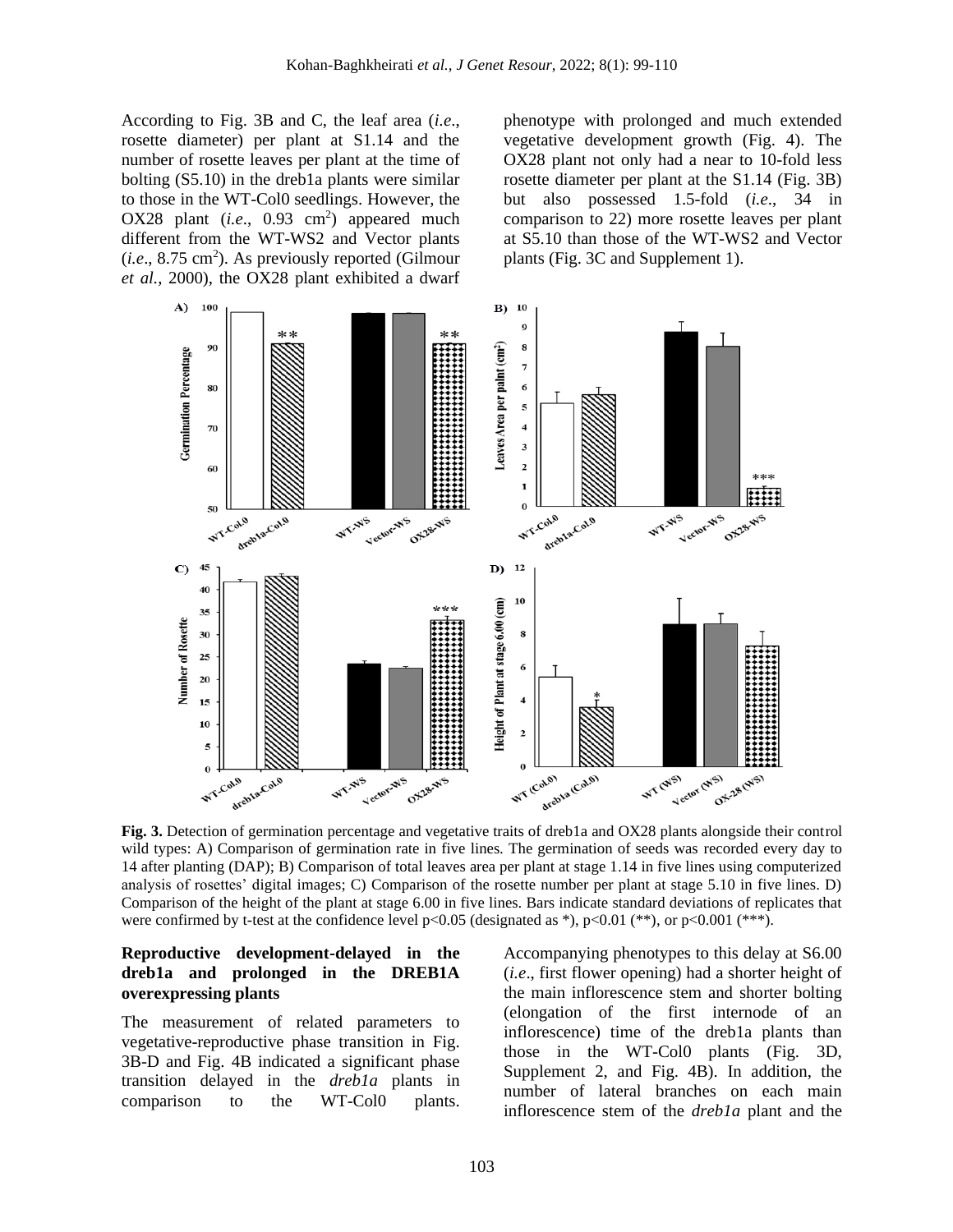total weight of their harvested seeds per plant was significantly less than those in the WT-Col0 plant (Fig. 5B and D). This is while no differences were observed between the *dreb1a*

and the WT-Col0 plants in the duration of flower production (S6.00- S6.90), and the number of flowers and inflorescence stems per plant (Fig. 4, Fig. 5A, and Supplement 3).



**Fig. 4.** Soil-based analysis of growth stage progression in *dreb1a* and OX28 plants: A) Representative of the five plant lines at stage 1.14; B) Growth stage progression of five different lines grown on soil under normal growth conditions. The arrows show the days after planting (DAP) that the WT-Col0 line reached the indicated growth stage. The boxes show the length of time for passes between two stages. Stars indicate the confidence levels that were confirmed by *t-test* at  $p<0.05$  (\*),  $p<0.01$  (\*\*), or  $p<0.001$  (\*\*\*).

Despite the delayed and shortened reproductive phase in the *dreb1a* plant, the OX28 plant had a prolonged reproductive development significantly longer emergence of inflorescence (S5.10) and significantly longer flower production (S6.00–S6.90) than the WT-WS2 and Vector plants (Fig. 4B, Fig. 5A, and Supplement 3). The number of lateral branches on the main inflorescence stem of the OX28 plant showed a significant increase in comparison to WT-WS2 (Fig. 5D). The total weight of the harvested seeds per plant from the OX28 plants was half of that of the WT-WS2 plants (Fig. 5B).

#### **Discussion**

#### **Possible roles of DREB1A in seed germination**

Previous studies (Novillo *et al.*, 2007; Sliwinska *et al.*, 2009) have had reported that DREB1s

transcription factors may affect seed germination in A. thaliana; e.g., cbf triple mutants have reduced germination at a normal growth condition (Zhao *et al.*, 2016). In this study, the germination of the dreb1a seeds was reduced. This suggests that DREB1A homologs (i.e., DREB1B and DREB1C) cannot compensate for the absence of DREB1A in its latter role in seed germination. In addition, the OX28 seeds exhibited a similar trend of reduced germination although this phenomenon has not been reported previously.

Seed germination depends on the seed's properties (*i.e*., quality, development, and maturation) (Demir and Ellis, 1992; Zanakis *et al.*, 1994), and is a GA-dependent process. Possible roles of DREB1A may be in the seeds and GA-dependent processes. They include cell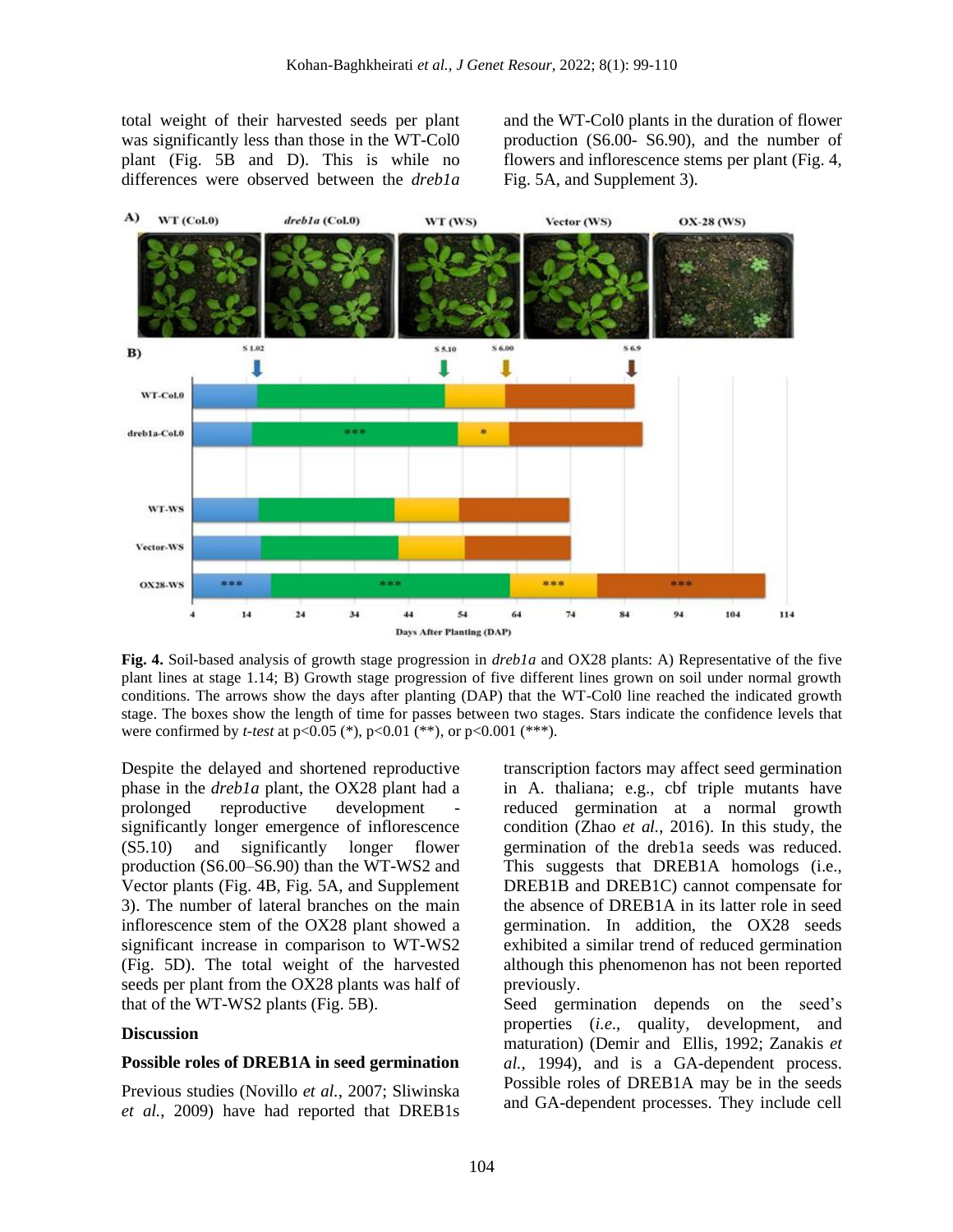elongation in the lower hypocotyl and hypocotyl-radicle transition zone through increasing the nuclear DNA content and accumulation of carbohydrate-containing bodies (Ogawa *et al.*, 2003; Sliwinska *et al.*, 2009). The vital role of DREB1A could be supported by its high-level expression throughout seed maturation and seed germination (Novillo *et al.*, 2007). The high levels also occurred in the early seedling developmental stages of wild type A. thaliana seedlings (Novillo *et al.*, 2007), and in the final flower development stage as well as seed filling siliques (refer to Supplement 4). The low germination rate of the dreb1a seeds could result from the low quality of premature seeds. As seed quality is the potential performance of a

seed, premature seeds do not complete seed maturation/desiccation and filling. It is incurred that dreb1a seeds may have defective seed maturation and unripen seed. Moreover, in the DREB1A over-expressing line, the level of GA was decreased (Suo *et al.*, 2012) suggesting that the reduced rate of seed germination in this line might be caused by low levels of GA, which is necessary for proper seed germination (Koornneef *et al.*, 2002). Altogether, it seems that proper seed germination depends on accurate expression levels of the *DREB1A* gene. The observed reduced seed germination in the absence of DREB1A and also in the *DREB1A* over-expressing lines are probably caused by two different mechanisms.



plant in the five lines; B) Comparison of seed weight per plant based on randomly pooled 1000 seeds from each line; C) Comparison of flower bolt per plant in the five lines; D) Comparison of the number of lateral branches on the main flower bolt in the five lines. Bars indicate standard deviations of replicates that were confirmed by t-test at p<0.05 (\*), p<0.01 (\*\*), or p<0.001 (\*\*\*) confidence level.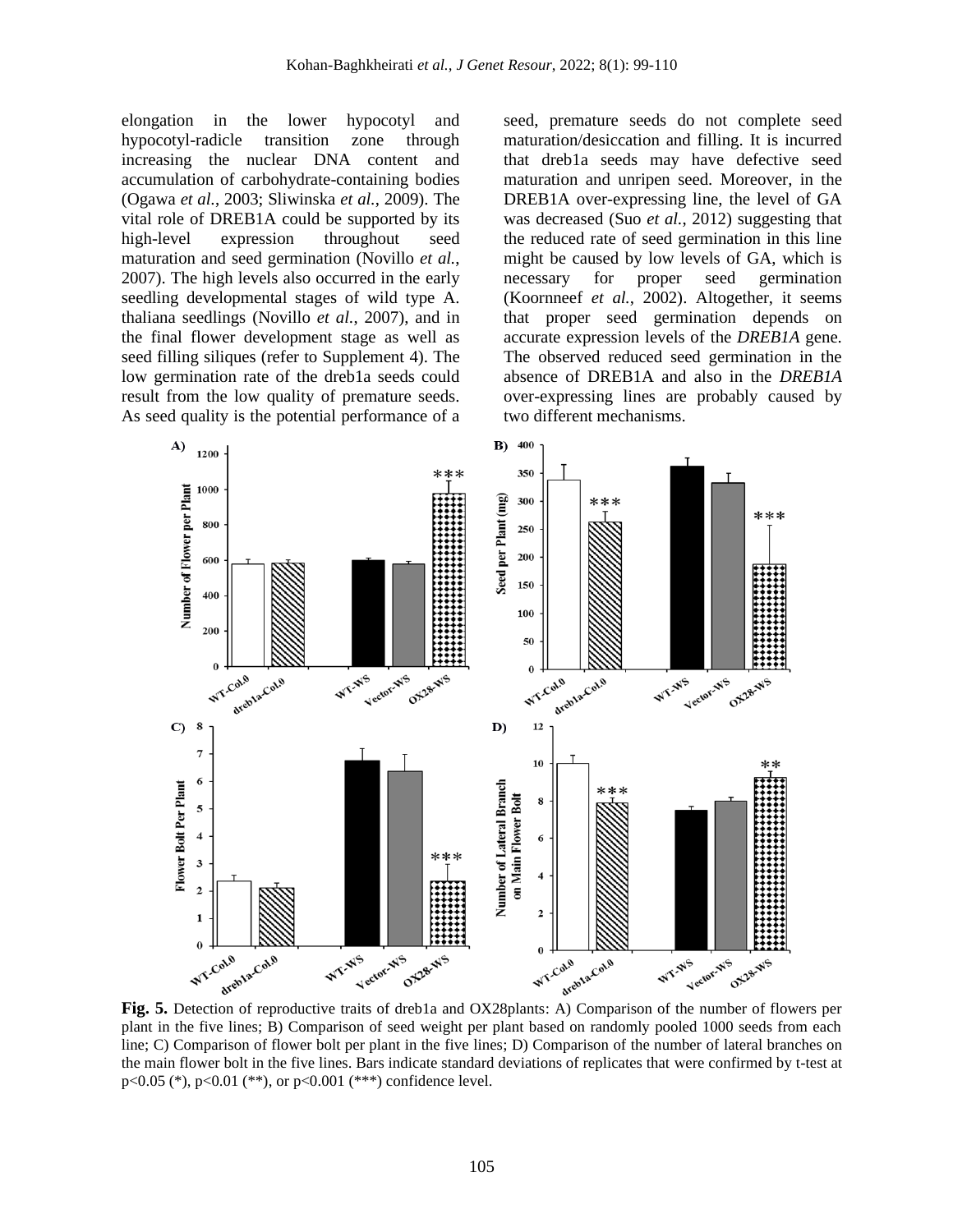Early dreb1a seedling development was delayed in the stage of fully opened cotyledons (S1.0). S1.0 is critical for the A. thaliana plant to transition from heterotrophic to autotrophic growth. This growth delay at S1.0 was recently reported in glucose 6-phosphate/phosphate translocator mutant lines (gpt2), of which sensing sugar was defective (Dyson *et al.*, 2014). Increased levels of specific soluble sugars were reported in A. thaliana DREB1A overexpressing lines (Gilmour *et al.*, 2000). Both lines of evidence suggest a connection between the DREB1A regulon and sugar metabolism. Upon the increase of DREB1A expression (e.g., in DREB1A overexpressing lines), levels of gene expression and metabolites increased in key sugar metabolism enzymes (Maruyama *et al.*, 2009). Interestingly, the sugar metabolism profile of DREB1A overexpressing plants was similar to those in plants exposed to cold stress (Gilmour *et al.*, 2000; Maruyama *et al.*, 2009). Cold acclimation was triggered by soluble sugars (Tarkowski and Van den Ende, 2015). A portion of sugar metabolism in cold acclimation is regulated by DREB1A downstream genes and galactinol synthase (GalS) included (Gilmour *et al.*, 2000; Maruyama *et al.*, 2009). When plants are exposed to abiotic stresses, the expression of GalS can lead to the accumulation of raffinose that acts as an osmoprotectant (Liu *et al.*, 1998a; Zuther *et al.*, 2004). Sucrose and soluble sugars (including glucose as the most ancient and conserved regulator), in cooperation with hormones (especially GA, ABA, and ethylene), can integrate a wide variety of signals between environmental changes with metabolic fluxes that control seedling development (Gibson, 2005; Koch, 2004; Rognoni *et al.*, 2007; Sheen, 2014).

The OX28 line exhibited a significant delay in the emergence of cotyledons - before S1.0 (i.e., the fully opened cotyledon stage) - in comparison to the WT-WS2 plant. This delay might result from the decrease of GAs in OX28 plants, due to the decreased levels of GA20 oxidase and increased levels of GA2 oxidase (Cong *et al.*, 2008; Suo *et al.*, 2012). GA20 oxidase induces activation of GAs while GA2 oxidase induces inactivation of GAs; upregulation of GA2 oxidase and down-regulation of GA20 oxidase results in decreased levels of

activated GAs. In A. thaliana, transcripts of GA20 oxidase accumulated during germination to regulate downstream genes involved in cell elongation. This caused the acceleration of cotyledon and hypocotyl emergence (Ogawa *et al.*, 2003). Moreover, elevated amounts of sucrose in the OX28 line stabilized DELLA proteins; thus, stabilized DELLA proteins had more time to suppress GA signaling (Li *et al.*, 2014). These stabilized DELLA proteins decrease GA signal in the early developmental stages of OX28 plants and consequently result in the delay of cotyledon emergence. A high level of soluble sugars in the OX28 line could cause germination delay and early growth arrest (Koch, 2004; Rognoni *et al.*, 2007).

## **Role of DREB1A in reproductive growth**

The number of rosette leaves and transition to reproductive development (regulated by internal and external environments) determine when the A. thaliana plant flowers (Huijser and Schmid, 2011; Koornneef *et al.*, 1991; Simpson *et al.*, 1999). Both phenomena apply to the OX28 plants to describe a delay of developmental phase transition by this study and by Gilmour and her associates (Gilmour *et al.*, 2000). The delay could result from a multifaceted network of connections between the ICE1-DREB1A regulon and developmental switches (including flowering time loci) (Lee *et al.*, 2015; Seo *et al.*, 2009; Suo *et al.*, 2012). DREB1A positively regulated the expression of flowering locus C (FLC) gene, while FLC suppressed a key floral activator Suppressor of overexpression of constans 1 (SOC1) which caused delayed flowering (Lee *et al.*, 2015; Seo *et al.*, 2009). As a loop, SOC1 negatively regulated the expression of the DREB1A gene. Then, a feedback loop of FLC-SOC1-DREB1A regulated the expression level of ICE1-DREB1A regulon and the time of flowering. Overexpression of DREB1A may shift the feedback loop to increase the FLC level, which consequently results in delayed flowering (Lee *et al.*, 2015; Seo *et al.*, 2009). Indigenous GAs decreased the levels of *DREB1A* over-expressing plants (Suo *et al.*, 2012) related to delay flowering. Without a significant increase in the number of rosette leaves (according to (Huijser and Schmid, 2011; Koornneef *et al.*, 1991;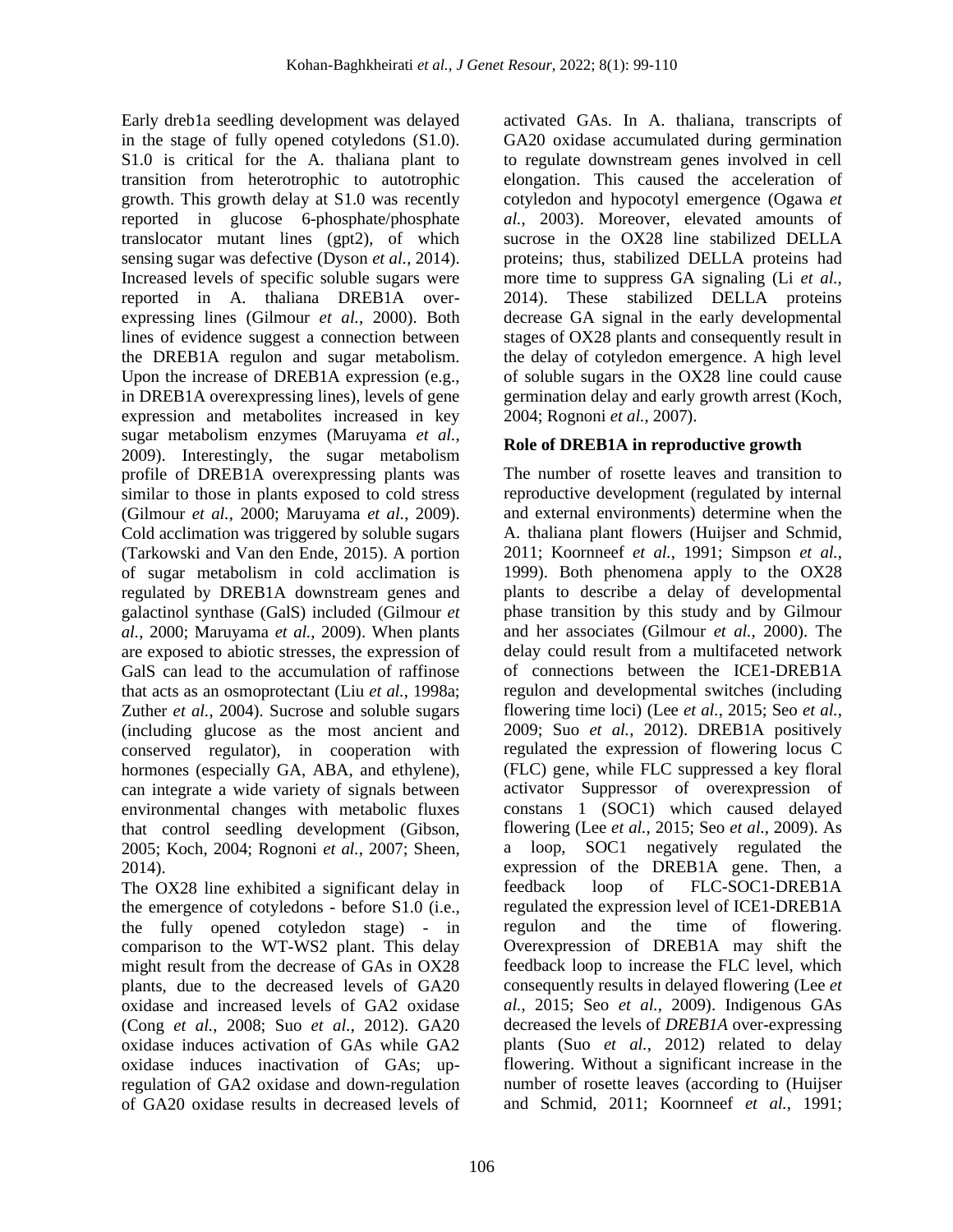Simpson *et al.*, 1999)), dreb1a lines showed slightly later (i.e., delayed) the emergence of flowering and earlier opening of the first flower than that of the WT-Col0 plant. Late flowering in the dreb1a plants probably is not a delay of developmental phase transition like OX28 plants (Gilmour *et al.*, 2000). One reason is that the delayed flowering phenotype was not established in cbf triple mutants and their flowering time was comparable to wild type (Zhao *et al.*, 2016). Second, the *DREB1A* gene acts as a key regulator of early response to drought in A. thaliana flowers (Su *et al.*, 2013). It suggests that *DREB1A* has an important role, through unknown mechanisms, in plant response to environmental stresses during flowering. Thus, the absence of DREB1A in the dreb1a plant may result in slightly later flowering. However, once A. thaliana plants enter the reproductive phase, high-level expression of SOC1 can induce acceleration of flower opening and differentiation, even at the basal level of DREB1A (Lee *et al.*, 2015; Seo *et al.*, 2009).

### **DREB1A affects life-history traits and seed yields**

Changes in the life-history traits in A. thaliana altered its productivity. It was reported that DREB1A overexpressing plants with a prolonged life cycle significantly reduced seed yield (Gilmour *et al.*, 2000); however, ectopic expression of cotton DREB1 gene in A. thaliana resulted in a higher seed yield (Huang *et al.*, 2009; Liu *et al.*, 1998a). There was no report of DREB1A null mutation on seed yield, even cbf triple mutants (Zhao *et al.*, 2016). In this study, regardless of the duration of the flowering period and the number of flowers, the total seed yield was significantly reduced in the dreb1a plants. Reduced seed yield can be measured by at least four parameters, seed biomass, seed number, inflorescence height, and flower number (Van Daele *et al.*, 2012). Our results showed that the dreb1a plants were comparable to the WT-Col0 in the number of flowers, the number of inflorescence stems, and the 1000 seeds weight. This result suggests that the seed yield reduction in the dreb1a plants results from a reduction of seed numbers. This also suggests that some of the flowers were not fertile or seed maturation did not complete in the dreb1a plants. Although

there is no report of the *DREB1A* gene directly involved in flower fertility and/or seed maturation, there are two lines of indirect evidence. First, the expression of DREB1A is high in the pistil development, exposing pollen, in A. thaliana flowers to early-drought treatment (Su *et al.*, 2013). Second, some of the DREB1A downstream genes such as late embryogenesisabundant (LEAs), RD29, and RD28 have high expression levels during pollen production and seed maturation (Wise and Tunnacliffe, 2004; Yamaguchi-Shinozaki and Shinozaki, 1993). Our current understanding proposes a multilateral role for DREB1A in flower fertility and seed maturation/desiccation.

In contrast to the dreb1a plant, the OX28 plant exhibited a prolonged life history. This resulted from the repressing effects of the *DREB1A* gene on SOC1 (Lee *et al.*, 2015) and reduced levels of activated GA (Suo *et al.*, 2012). This results in late flowering initiation and a long flowering period. The aforementioned connections between ICE1-DREB1A regulon and FLC-SOC1 loop (Lee *et al.*, 2015; Seo *et al.*, 2009) and between DREB1A level and gibberellin activated level (Cong *et al.*, 2008; Suo *et al.*, 2012) could affect flowering time and life-history traits in the OX28 plants. Although the OX28 lines produced flowers twice as many WT-WS2 flowers, the seed yield of the former plant was significantly reduced in contrast to the latter. Gilmour and associates determined fewer inflorescence stems as the causes of the reduced yield of the OX28 plants (Gilmour *et al.*, 2000). A similar result fewer inflorescence stems - was observed in this study; however, we also observed an increased number of flowers in the OX28 plants (Fig. 5). Thus, we propose that the cause(s) would be the aforementioned flower fertility and seed maturation/desiccation.

Reduction of seed yields in both dreb1a and OX28 plants suggests a precise role for the *DREB1A* gene in flower fertility and/or seed maturation. Moreover, the high expression level of DREB1A in siliques (Supplement 2) suggests that this gene is probably required for proper seed desiccation. These data indicate that finetune expression of DREB1A may be important for entering flowering time, completing seed maturation, and the modulation of reproductive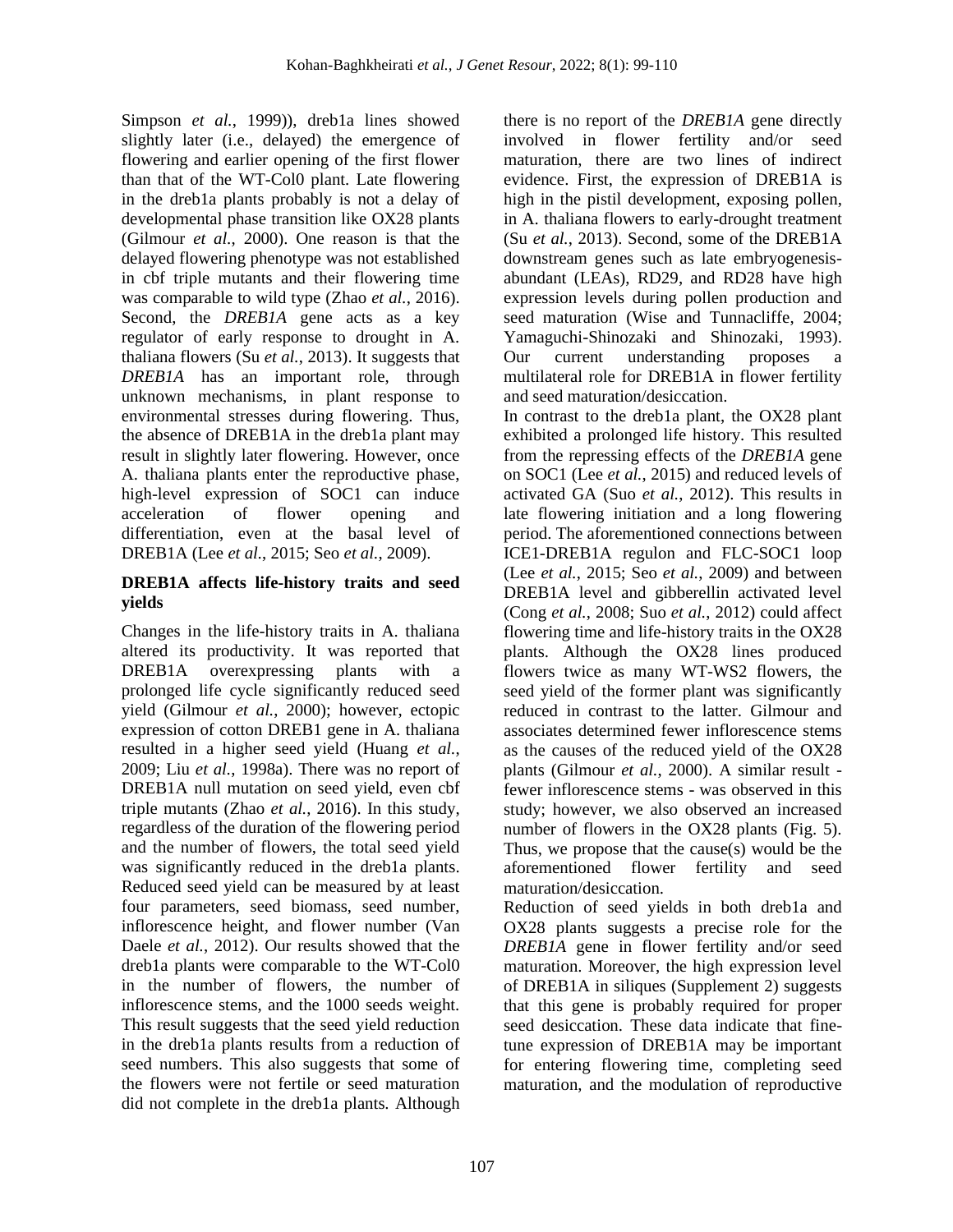traits as an evolutionary adaptation strategy against diverse stress conditions in A. thaliana.

### **Conflicts of interest**

The authors declared they have no conflicts of interest.

### **References**

- Agarwal PK, Agarwal P, Reddy M, Sopory SK. 2006. Role of DREB transcription factors in abiotic and biotic stress tolerance in plants. *Plant cell rep* 25(12): 1263-1274.
- Boyes DC, Zayed AM, Ascenzi R, McCaskill AJ, Hoffman NE, Davis KR, Görlach J. 2001. Growth stage–based phenotypic analysis of Arabidopsis a model for high throughput functional genomics in plants. *Plant Cell* 13(7): 1499-1510.
- Chinnusamy V, Ohta M, Kanrar S, Lee BH, Hong X, Agarwal M, Zhu JK. 2003. ICE1: a regulator of cold-induced transcriptome and freezing tolerance in Arabidopsis. *Genes Dev* 17(8): 1043-1054.
- Cong L, Zheng H-C, Zhang Y-X, Chai T-Y. 2008. Arabidopsis DREB1A confers high salinity tolerance and regulates the expression of GA dioxygenases in Tobacco. *Plant sci* 174(2): 156-164.
- Demir I, Ellis RH. 1992. Changes in seed quality during seed development and maturation in tomato. *Seed Sci Res* 2(2): 81-87.
- Dyson BC, Webster RE, Johnson GN. 2014. GPT2: a glucose 6-phosphate/phosphate translocator with a novel role in the regulation of sugar signalling during seedling development. *Ann bot* 113(4): 643-652
- Gibson SI. 2005. Control of plant development and gene expression by sugar signaling. *Curr Opin Plant Biol* 8(1): 93-102.
- Gilmour SJ, Sebolt AM, Salazar MP, Everard JD, Thomashow MF. 2000. Overexpression of the Arabidopsis CBF3Transcriptional Activator Mimics Multiple Biochemical Changes Associated with Cold Acclimation. *Plant Physiol* 124(4): 1854-1865.
- Hu Y, Jiang L, Wang F, Yu D. 2013. Jasmonate regulates the inducer of CBF expression–crepeat binding factor/DRE binding factor1 cascade and freezing tolerance in Arabidopsis. *Plant Cell* 25(8): 2907-2924.
- Huang JG, Yang M, Liu P, YANG GD, WU CA, ZHENG CC. 2009. GhDREB1 enhances abiotic stress tolerance, delays GA‐mediated development and represses cytokinin signalling in transgenic Arabidopsis. *Plant Cell Environ* 32(8): 1132-1145.
- Huijser P, Schmid M. 2011. The control of developmental phase transitions in plants. *Develop* 138(19): 4117-4129.
- Kasuga M, Liu Q, Miura S, Yamaguchi-Shinozaki K, Shinozaki K. 1999. Improving plant drought, salt, and freezing tolerance by gene transfer of a single stress-inducible transcription factor. *Nat Biotechnol* 17(3): 287-291.
- Kazan K. 2015. Diverse roles of jasmonates and ethylene in abiotic stress tolerance. *Trends plant sci* 20(4): 219-229.
- Knight H, Zarka DG, Okamoto H, Thomashow MF, Knight MR. 2004. Abscisic acid induces CBF gene transcription and subsequent induction of cold-regulated genes via the CRT promoter element. *Plant physiol* 135(3): 1710-1717.
- Koch K. 2004. Sucrose metabolism: regulatory mechanisms and pivotal roles in sugar sensing and plant development. *Curr Opin Plant Biol* 7(3): 235-246.
- Kohan-Baghkheirati E, Bagherieh-Najjar M, Abdolzadeh A, Geisler-Lee J. 2018. Altered DREB1A gene expression in Arabidopsis thaliana leads to change in root growth, antioxidant enzymes activity, and response to salinity but not to cold. *Conserv Genet Resour* 4(2): 90-104.
- Koornneef M, Bentsink L, Hilhorst H. 2002. Seed dormancy and germination. *Curr Opin Plant Biol* 5(1): 33-36.
- Koornneef M, Hanhart C, Veen J. 1991. A genetic and physiological analysis of late flowering mutants in Arabidopsis thaliana. *Mol Genet Genom* 229(1): 57-66.
- Lee JH, Jung JH, Park CM. 2015. Inducer of cbf expression 1 integrates cold signals into flowering locus C‐mediated flowering pathways in Arabidopsis. *Plant J* 84(1): 29- 40.
- Li Y, Van den Ende W, Rolland F. 2014. Sucrose induction of anthocyanin biosynthesis is mediated by DELLA. *Mol plant* 7(3): 570-572.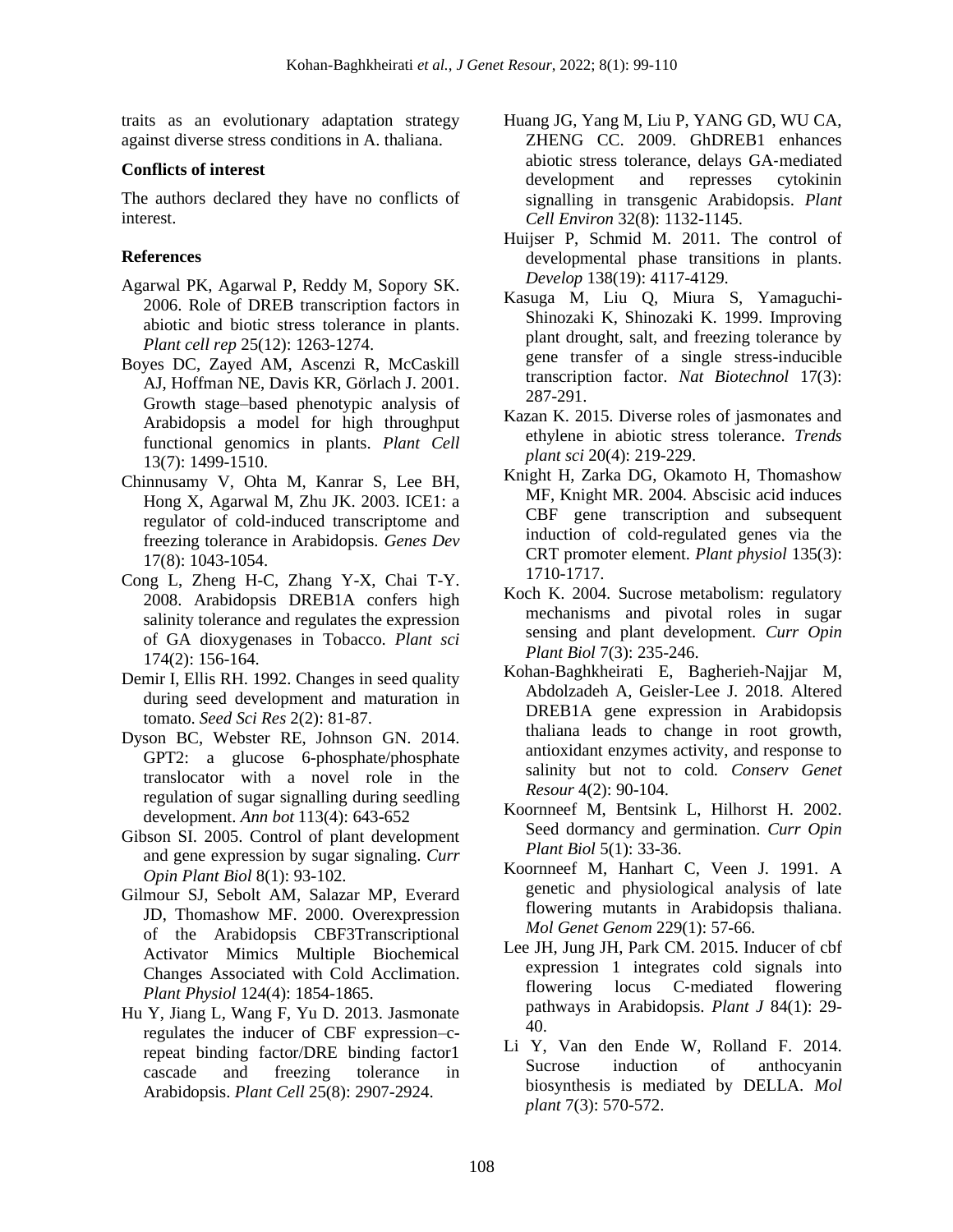- Liu J-JJ, Krenz DC, Galvez AF, de Lumen BO. 1998a. Galactinol synthase (GS): increased enzyme activity and levels of mRNA due to cold and desiccation. *Plant Sci J* 134(1): 11- 20.
- Liu Q, Kasuga M, Sakuma Y, Abe H, Miura H, Yamaguchi-Shinozaki K, Shinozaki K. 1998b. Two Transcription Factors, DREB1 and DREB2, with an EREBP/AP2 DNA Binding Domain Separate Two Cellular Signal Transduction Pathways in Droughtand Low- Temperature-Responsive Gene Expression, Respectively, in Arabidopsis. *Plant Cell* 10(8): 1391–1406.
- Maruyama K, Takeda M, Kidokoro S, Yamada K, Sakuma Y, Urano K, Fujita M, Yoshiwara K, Matsukura S, Morishita Y. 2009. Metabolic pathways involved in cold acclimation identified by integrated analysis of metabolites and transcripts regulated by DREB1A and DREB2A. *Plant physiol* 150(4): 1972-1980.
- Murashige T, Skoog F. 1962. A revised medium for rapid growth and bio assays with tobacco tissue cultures. *Physiol Plant* 15(3): 473-497.
- Nakashima K, Ito Y, Yamaguchi-Shinozaki K. 2009. Transcriptional regulatory networks in response to abiotic stresses in Arabidopsis and grasses. *Plant physiol* 149(1): 88-95.
- Novillo F, Alonso JM, Ecker JR, Salinas J. 2004. CBF2/DREB1C is a negative regulator of CBF1/DREB1B and CBF3/DREB1A expression and plays a central role in stress tolerance in Arabidopsis. *Proc Natl Acad Sci USA* 101(11): 3985-3990.
- Novillo F, Medina J, Salinas J. 2007. Arabidopsis CBF1 and CBF3 have a different function than CBF2 in cold acclimation and define different gene classes in the CBF regulon. *Proc Natl Acad Sci USA* 104(52): 21002-21007.
- Ogawa M, Hanada A, Yamauchi Y, Kuwahara A, Kamiya Y, Yamaguchi S. 2003. Gibberellin biosynthesis and response during Arabidopsis seed germination. *Plant Cell* 15(7): 1591-1604.
- Park S, Lee CM, Doherty CJ, Gilmour SJ, Kim Y, Thomashow MF. 2015. Regulation of the Arabidopsis CBF regulon by a complex lowtemperature regulatory network. *Plant J* 82(2): 193-207.
- Peleg Z, Blumwald E. 2011. Hormone balance and abiotic stress tolerance in crop plants. *Curr Opin Plant Biol* 14(3): 290-295.
- Rognoni S, Teng S, Arru L, Smeekens SC, Perata P. 2007. Sugar effects on early seedling development in Arabidopsis. *Plant Growth Regul* 52(3): 217-228.
- Rueden CT, Schindelin J, Hiner MC, DeZonia BE, Walter AE, Arena ET, Eliceiri KW. 2017. ImageJ: Image analysis interoperability for the next generation of biological image data. *BMC Bioinformatics* 18(1):529. doi: 10.1186/s12859-017-1934-z.
- Schmid M, Davison TS, Henz SR, Pape UJ, Demar M, Vingron M, Schölkopf B, Weigel D, Lohmann JU. 2005. A gene expression map of Arabidopsis thaliana development. *Nat genet* 37(5): 501-506.
- Schneider CA, Rasband WS, Eliceiri KW. 2012. NIH Image to ImageJ: 25 years of image analysis. *Nat Methods* 9(7): 671-675.
- Seki M, Narusaka M, Ishida J, Nanjo T, Fujita M, Oono Y, Kamiya A, Nakajima M, Enju A, Sakurai T et al. 2002. Monitoring the expression profiles of 7000 Arabidopsis genes under drought, cold and high-salinity stresses using a full-length cDNA microarray. *Plant J* 31(3): 279-292.
- Seo E, Lee H, Jeon J, Park H, Kim J, Noh Y-S, Lee I. 2009. Crosstalk between cold response and flowering in Arabidopsis is mediated through the flowering-time gene SOC1 and its upstream negative regulator FLC. *Plant Cell* 21(10): 3185-3197.
- Shao HB, Guo QJ, Chu LY, Zhao XN, Su ZL, Hu YC, Cheng JF. 2007. Understanding molecular mechanism of higher plant plasticity under abiotic stress. *Colloids Surf B Biointerfaces* 54(1): 37-45.
- Sheen J. 2014. Master regulators in plant glucose signaling networks. *J Plant Biol* 57(2): 67-79.
- Shi Y, Ding Y, Yang S. 2015. Cold signal transduction and its interplay with phytohormones during cold acclimation. *Plant Cell Physiol* 56(1): 7-15.
- Simpson GG, Gendall AR, Dean C. 1999. When to switch to flowering. *Annu Rev Cell Dev Biol* 15(1): 519-550.
- Sliwinska E, Bassel GW, Bewley JD. 2009. Germination of Arabidopsis thaliana seeds is not completed as a result of elongation of the